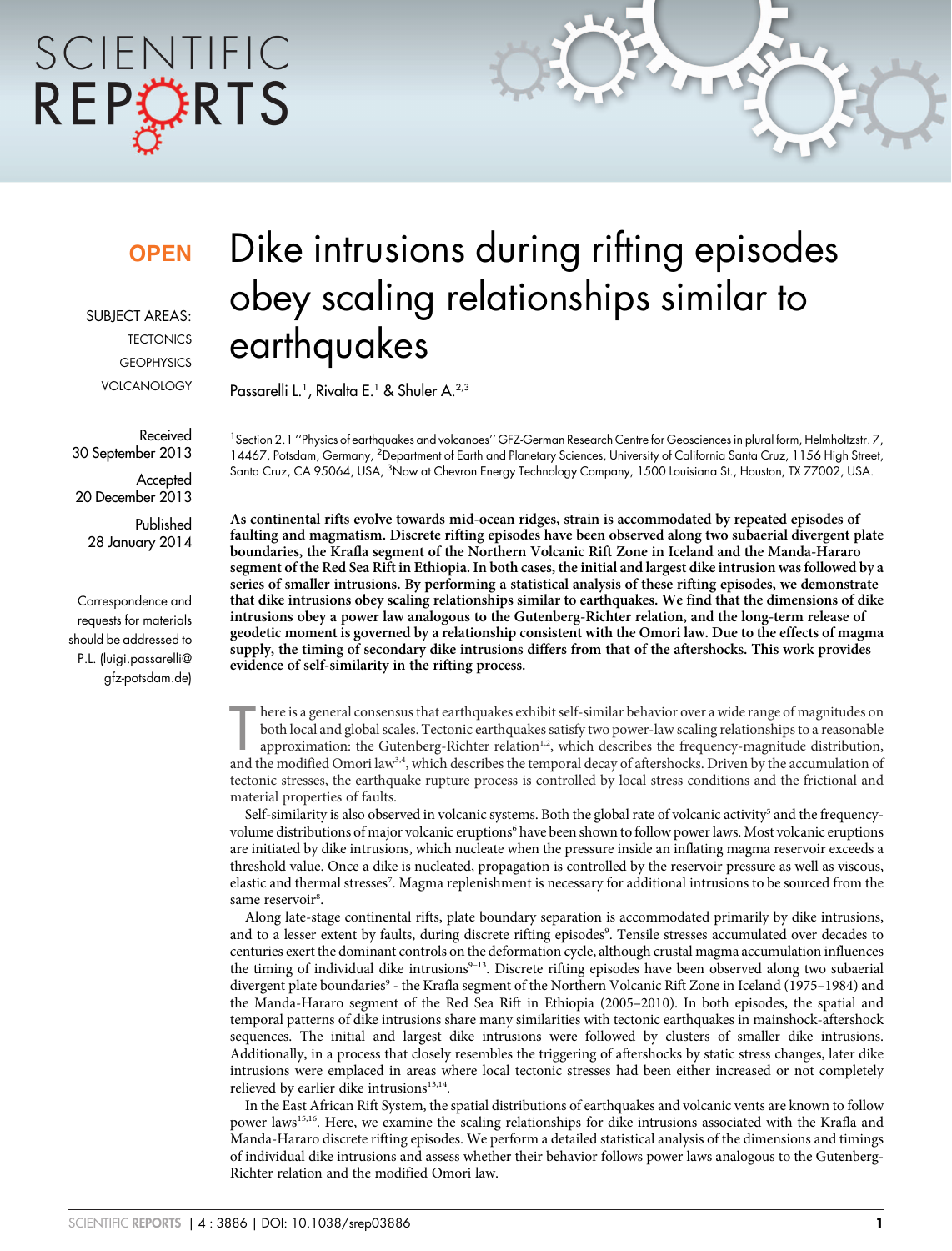

Figure 1 <sup>|</sup> Summary of the Krafla and Manda-Hararo rifting episodes. (a), Map of the Northern Volcanic Rift Zone in Iceland. Thin red lines outline volcanic complexes and the Krafla caldera (K). (b), Location of dike intrusions as a function of time for the Krafla rifting episode. Colors indicate dike volumes in  $10^6$  m<sup>3</sup> and the dashed lines indicate the boundaries of the Krafla caldera. (c), Map of the Afar depression with political boundaries drawn as thin black lines. Thin red lines outline rift segments, with the Manda-Hararo rift segment shaded in light grey. Also shown are the Gabho and Dabbahu volcanoes and the Ado'Ale Volanic Complex (AVC). (d), Location of dike intrusions as a function of time for the Manda-Hararo rifting episode (MHA dataset). The dashed line denotes the location of the AVC axial magma chamber and the color scheme is the same as in (b). Panels (a) and (c) are created using the Generic Mapping Tools<sup>55</sup> and panels (b) and (d) are modified after Wright et al<sup>9</sup>.

Data. Our analysis is based on published records of dike intrusions associated with the Krafla and Manda-Hararo rifting episodes (Fig. 1 and Supplementary Information).

The Krafla rifting episode is composed of 20 major dike intrusions associated with subsidence of the Krafla caldera. Accounting for the fact that reservoirs expand as their internal pressures decrease, the volume of each dike intrusion is estimated to be twice the subsidence volume measured from elevation and gravity data (Fig. 1d)<sup>17,18</sup>. The lengths of the Krafla dike intrusions are constrained by field measurements of fractures and the hypocenters of triggered earthquakes<sup>17,18</sup>.

The dimensions of the 14 dike intrusions of the Manda-Hararo rifting episode are constrained well by seismic and geodetic observations<sup>13,14,19</sup>. We use the MHA<sup>19</sup> (and I. Hamling personal communication 2011), and MHB<sup>13</sup> datasets for estimates of the lengths and volumes of each dike intrusion. The MHB dataset does not include information for the most recent intrusion, but does provide estimates of the dislocated areas of the first thirteen dike intrusions. For the volume of the first intrusion in the MHB dataset, we exclude contributions from magma chambers beneath Dabbahu and Gabho volcanoes, and only consider the volume sourced from the magma reservoir associated with the Ado'Ale Volcanic Complex (Fig. 1a), which was active during the entire rifting episode<sup>9,20</sup>.

In addition to examining the dimensions of the dikes associated with each rifting episode separately, we also combine the volume information to produce two global rifting datasets - KMHA (Krafla and MHA) and KMHB (Krafla and MHB).

A Gutenberg-Richter relation for rifting episodes. Empirically, tectonic earthquakes follow the Gutenberg-Richter relation<sup>1</sup>,  $N(M) = 10^{a - bM}$ , where  $N(M)$  is the number of earthquakes with magnitudes greater than or equal to M occurring in a given time, and a and b are constants describing earthquake productivity and the relative distributions of small and large earthquakes, respectively. Rewritten in terms of seismic moment,  $M<sub>0</sub>$ , the Gutenberg-Richter relation can be transformed into a probability density function<sup>21</sup>  $f(M_0)$   $=$   $\beta M_C M_0^{-1-\beta}$  where  $M_C$  is the seismic moment corresponding to the magnitude of completeness for a given seismicity catalog and  $\beta = 2/3$  for the typical situation where the b-value is one<sup>22,23</sup>. The probability that an earthquake meets or exceeds a given size is therefore described by the survivor function  $F(M_0) = (M_C/M_0)^{\beta}$ . Because seismic moment is proportional to rupture area, if earthquakes can be approximated by slip on circular fault patches, similar power-law relationships can be defined for rupture area and length $24$ .

The size of a dike intrusion is often described by the geodetic moment, which is proportional to the volume of magma intruded in an opening tensile crack. If dike intrusions along divergent plate boundaries obey self-similar scaling relationships like earthquakes, and if dike intrusions can be approximated by circular cracks, then the lengths, dislocated areas and volumes of dike intrusions should all follow power law distributions.

Here, we examine each of our rifting datasets for power-law behavior. Assuming that dike intrusions obey self-similar scaling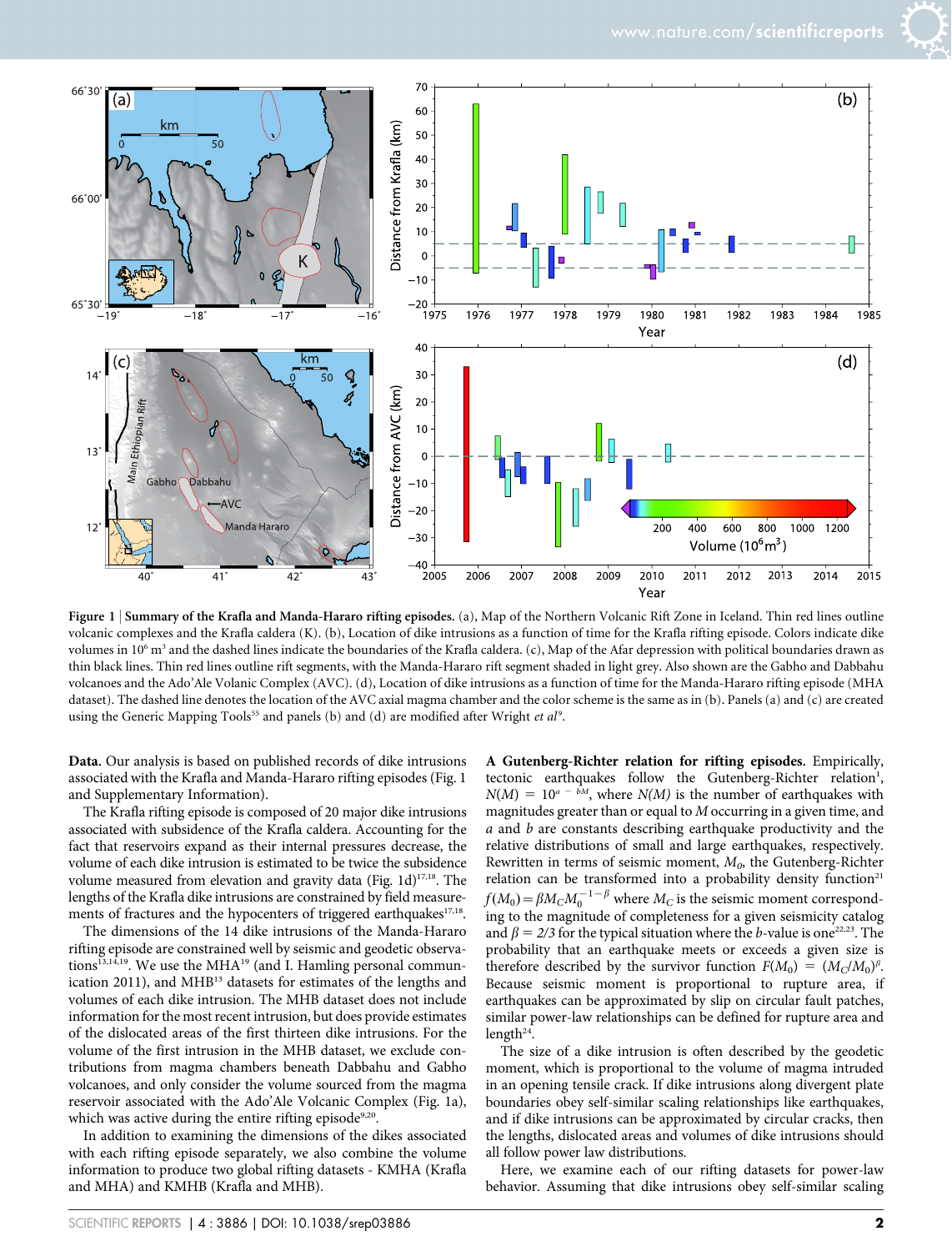Table 1 <sup>|</sup> Parameterizations of rifting datasets. For each of the nine rifting datasets, we report maximum likelihood estimates of power-law, exponential and log-normal parameterizations.  $p_{KS}$  values greater than 0.10 are reported in bold and indicate statistically significant results from the Kolmogorov-Smirnov test. Errors associated with  $\beta$  are one bootstrap standard deviation, and  $x_{min}$  values should be multiplied by  $1\times10^6$  m<sup>3</sup> for volume datasets, 1 km<sup>2</sup> for the dislocated area dataset, and 1 km for the length datasets. The final two columns show the results of the likelihood ratio test, which was only performed when the alternative distribution fits the data well. p<sub>LR</sub> values less than or equal to 0.10 are reported in bold and indicate statistically significant results of the likelihood ratio test. See Methods

| Rifting<br>Dataset     | Power Law       |             |                 | Exponential |                        | Log-Normal |          |                 | Power Law vs<br>Exponential |                 | Power Law vs<br>Log-Normal |                 |
|------------------------|-----------------|-------------|-----------------|-------------|------------------------|------------|----------|-----------------|-----------------------------|-----------------|----------------------------|-----------------|
|                        | β               | $x_{\min}$  | $p_{KS}$ -value | λ           | $p_{\text{KS}}$ -value | $\mu$      | $\sigma$ | $p_{KS}$ -value | LR                          | $p_{LR}$ -value | LR                         | $p_{LR}$ -value |
| <b>KMHA</b><br>volumes | $1.46 \pm 0.49$ | $58 \pm 16$ | 0.35            | 0.048       | 0.00                   | 4.73       | 0.77     | 0.06            |                             |                 |                            |                 |
| <b>KMHB</b><br>volumes | $1.28 \pm 0.64$ | $37 \pm 20$ | 0.83            | 0.008       | 0.00                   | 4.39       | 0.76     | 0.15            |                             |                 | 5.36                       | 0.09            |
| <b>MHA</b><br>volumes  | $1.06 \pm 0.53$ | $37 \pm 11$ | 0.84            | 0.048       | 0.08                   | 4.54       | 0.96     | 0.21            |                             |                 | 3.65                       | 0.03            |
| <b>MHB</b><br>volumes  | $1.08 \pm 0.57$ | $48 \pm 19$ | 0.91            | 0.004       | 0.19                   | 4.80       | 0.95     | 0.33            | 4.3                         | 0.03            | 2.21                       | 0.10            |
| Krafla<br>volumes      | $1.62 \pm 0.52$ | $40 \pm 14$ | 0.53            | 0.011       | 0.00                   | 4.29       | 0.56     | 0.43            |                             |                 | 2.23                       | 0.22            |
| <b>MHB</b><br>areas    | $1.59 \pm 0.94$ | $62 \pm 23$ | 0.52            | 0.008       | 0.34                   | 4.76       | 0.48     | 0.68            | 0.30                        | 0.93            | $-0.63$                    | 0.77            |
| <b>MHA</b><br>lengths  | $1.84 \pm 0.50$ | $9 \pm 1$   | 0.57            | 0.048       | 0.00                   | 2.69       | 0.58     | 0.12            |                             |                 | 4.13                       | 0.00            |
| <b>MHB</b><br>lengths  | $2.11 \pm 0.33$ | $13 \pm 2$  | 0.90            | 0.045       | 0.00                   | 3.00       | 0.43     | 0.41            |                             |                 | 1.74                       | 0.11            |
| Krafla<br>lengths      | $1.17 \pm 0.47$ | $6 \pm 3$   | 0.97            | 0.056       | 0.00                   | 2.56       | 0.72     | 0.40            |                             |                 | 2.55                       | 0.13            |

relationships above some threshold size,  $x_{min}$ , we model each survivor function as  $N(X \ge x) = (x_{\min}/x)^{\beta}$ , where  $N(X \ge x)$  is the probability that a dike intrusion meets or exceeds a given size and x represents either the volumes, dislocated areas, or lengths of dike intrusions in a given rifting dataset. We estimate the parameters  $\beta$ and  $x_{min}$  following Clauset *et al*<sup>25</sup> and assess the goodness-of-fit using the Kolmogorov-Smirnov statistic. Using the value of  $x_{min}$  determined from the power-law parameterization, we also model each rifting dataset with exponential and log-normal distributions and use the likelihood ratio test to determine which right-skewed distribution provides the best fit to the data (see Method and Tab. 1).

For the two global rifting datasets (KMHA and KMHB), we find that intrusion volumes are modeled well by power laws and poorly by exponential and log-normal distributions (Fig. 2). In most cases, power laws also outperform the alternative distributions for individual volume, length and area datasets (Tab. 1 and Fig. 3), although the small sample sizes preclude a statistically robust comparison. Nonetheless, our observation that a power law consistently performs well across the various rifting datasets suggests that dike intrusions have self-similar scaling relationships.

Power-law parameterizations for the global rifting datasets are characterized by  $\beta$ -values of  $\sim$ 1.3 to  $\sim$ 1.5, which are significantly higher than the theoretical value of  $\beta = 2/3$  for earthquakes as well as the empirical value of  $\beta$  found for most tectonic earthquake sequences<sup>2,26,27</sup>. Earthquake sequences with elevated  $\beta$ -values (i.e.  $1 < \beta < 2$ ), which have a larger proportion of small events, have been observed along divergent plate boundaries as well as in volcanic and geothermal environments<sup>23,28,29</sup>, and have been attributed to low values of confining stress<sup>30</sup>, material heterogeneity<sup>31</sup>, large thermal gradients<sup>32</sup>, and the presence of fluids<sup>33</sup>.

We note that the value of  $x_{min}$  for both global rifting datasets is  ${\sim}40{\times}10^6$  m<sup>3</sup> to  ${\sim}60{\times}10^6$  m<sup>3</sup>. Due to differences in how dike intrusions were detected at Krafla and Manda-Hararo, however, it is difficult to determine if  $x_{min}$  results from catalog incompleteness<sup>34</sup> or whether this quantity is associated with some threshold property of the source magma chambers, such as a minimum volume or pressure required for dike nucleation<sup>7,35</sup>.

Individual dike intrusions of the Krafla rifting episode were identified by rapid subsidence of Krafla caldera caused by the deflation of a  $3-5$  km deep magma chamber<sup>17</sup>. There, we note that the volume rifting datasets (Fig. 3c) could be fit by two power laws with different values of  $\beta$  corresponding to intrusions smaller and larger than  $x_{min}$ .



Figure 2 <sup>|</sup> Survivor functions for the global rifting datasets. The KMHA dataset is drawn as orange circles and the KHMB dataset, multiplied by a factor of 100, is drawn as blue diamonds. The best-fit power laws are drawn as solid black lines. Best-fit log-normal and exponential distributions are drawn as dashed red lines and dotted green, respectively. The number of dike intrusions in each dataset is also reported.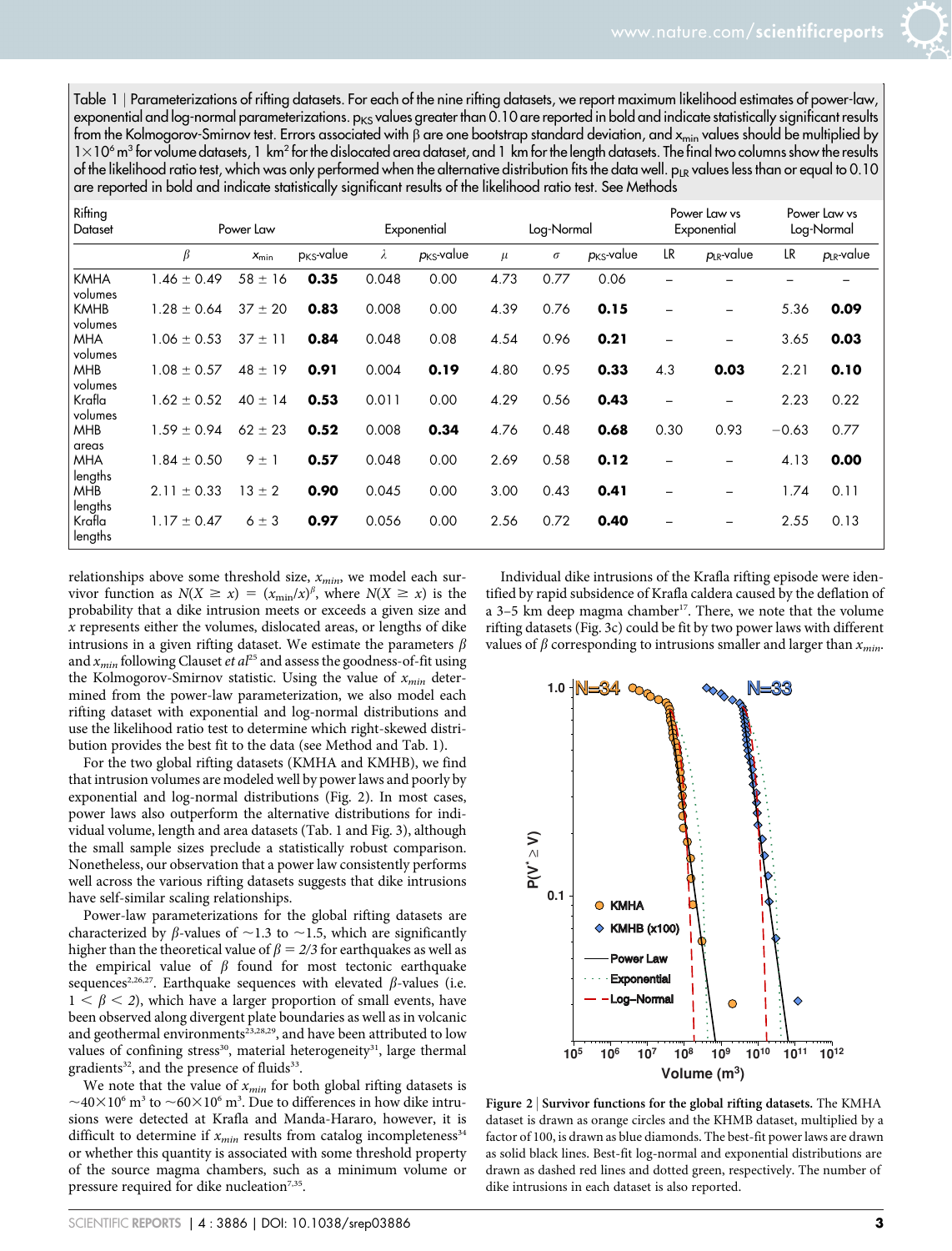

Figure 3 | Survivor functions for individual rifting datasets. As in Fig. 2, survivor functions are plotted as orange circles, with solid black lines indicating to the best-fit power law and dotted green and dashed red lines indicating the best-fit exponential and log-normal parameterizations. Panels (a), (b), and (c) are for the MHA, MHB and Krafla volume datasets, panel (d) is for the MHB dislocated area dataset, and panels (e), (f), and (g) are for the MHA, MHB and Krafla length datasets, respectively. The number of events in each rifting dataset is also reported.

The smallest intrusions occurred later in the sequence within 10 km of the center of the caldera (Fig. 1d), and were accompanied by fissure eruptions. Our observation of a potential piecewise power-law relationship may be due to the fact that lateral propagation played a lesser role in the later dike intrusions, or because these events were controlled to a greater degree by local stresses rather than tectonic extension<sup>9</sup>.

At Manda-Hararo, individual dike intrusions were identified by local seismic and satellite geodetic data rather than monitoring the 8– 10 km deep source magma chamber directly<sup>9</sup>, and we find that the volume, length and surface area rifting datasets are well modeled by a single power-law relationship. The values of  $x_{min}$  for these datasets are close to the smallest dimensions observed, although we cannot exclude the possibility that additional small dike intrusions are missing from the catalog since the resolution of geodetic data decreases with depth and the maximum magnitude of earthquakes induced by dike intrusions is correlated with the volume of magma injected in the rift<sup>36</sup>.

A modified Omori law for rifting episodes. For earthquakes, the decay of aftershock activity with time follows an empirical relationship known as the modified Omori law<sup>3</sup>,  $n(t) = \frac{K}{(t+c)^p}$ , where  $n(t)$  is

the rate of aftershocks in a given magnitude range occurring at time  $t$ since the mainshock, and  $K$ ,  $c$ , and  $p$  are constants. Assuming that aftershocks follow the Gutenberg-Richter relation and the modified Omori law, the cumulative seismic moment released in a time interval can be expressed as the product of the average seismic moment released per event and the total number of events in the time interval, the integral form of the modified Omori law. It follows therefore that the seismic moment release rate also exhibits powerlaw time dependence<sup>37,38</sup>. These simple relationships result from selfsimilarity in the processes associated with static and dynamic earthquake triggering<sup>39,40</sup>, and deviations are often linked to the occurrence of strong aftershocks that generate secondary sequences of dependent events<sup>3</sup>.

A modified Omori law has also been identified for earthquakes preceding and following volcanic eruptions, which suggests that the brittle crust may respond similarly to tectonic and volcanic stresses<sup>41</sup>. Here, we evaluate whether the rate of volume emplaced in the crust during the rifting sequences can be modeled with power laws similar to the modified Omori law for earthquakes.

Analogous to earthquakes in a mainshock-aftershock sequence, the long-term volumetric rate during rifting episodes decays with time whereas the time between consecutive dike intrusions increases with time (Fig. 1). Secondary diking sequences are also observed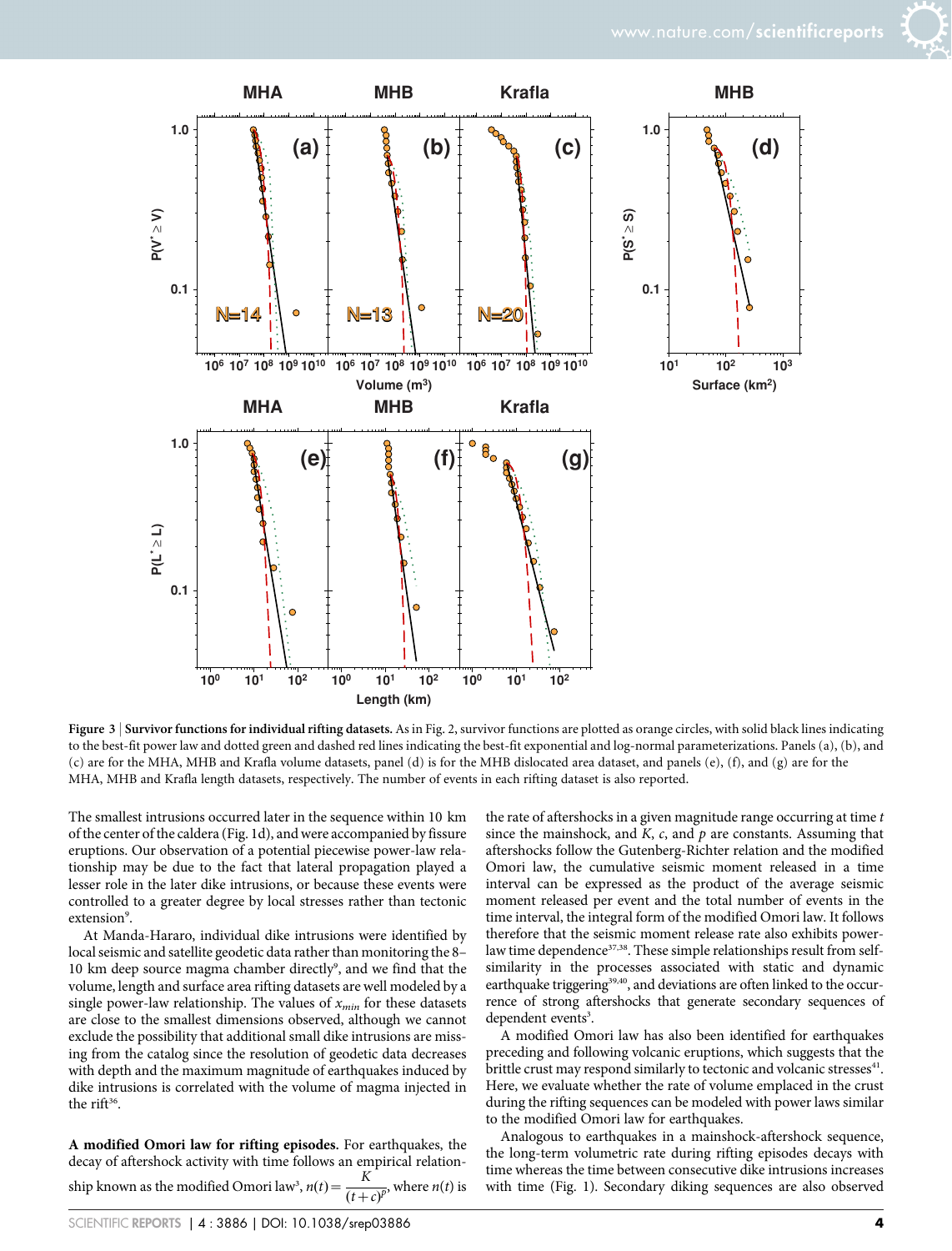following the largest dike intrusions. We quantify this behavior by calculating rifting volumetric rates using the equation  $v_r = K/t^p$ , where  $t$  is the time from the onset of a rifting episode,  $p$  is the power-law exponent and  $K$  is a constant (Fig. 4). From a simple linear regression in logarithmic space, we find that  $\sim$ 40–60% of the variance in the datasets can be explained by power-law relationships with p-values of 0.73 for Krafla and 0.84–0.89 for Manda-Hararo. These parameterizations closely resemble the form of the modified Omori law, which is predicted by rate-state theory for any impulsive stress change42. The relatively short emplacement times of the dike intrusions, which were on the order of a few hours to days, compared to interevent times of a few months to years may explain why we find consistency between the temporal behavior of earthquakes and dike intrusions in rifting episodes.

For earthquake sequences that follow the Gutenberg-Richter relation and the modified Omori law, it has been shown that aftershock productivity is a function of mainshock magnitude<sup>43</sup>. If rifting episodes are governed by similar physics, this could explain why the initial dike intrusions of the Krafla and Manda-Hararo sequences, which had volumes larger than  $\sim$ 100 $\times$ 10<sup>6</sup> m<sup>3</sup>, were followed by several smaller diking events. Sequences with multiple dike intrusions and large cumulative volumes have also been recognized during past rifting episodes in the Northern Iceland Volcanic Zone<sup>17</sup>. Conversely, single dike intrusions are associated with rifting episodes



Figure 4 <sup>|</sup> Omori-type decay of dike intrusion volume. Beginning after the initial dike intrusion in each rifting episode, the rate of volume emplacement as a function of time is indicated by orange circles. The upper panel is for the Krafla dataset, and the bottom two panels are for the MHA and MHB datasets, respectively. Black lines indicate  $v_r = K/t^p$  with the reported values of the best-fit parameters. The errors associated with  $p$  and  $K$  and the  $R<sup>2</sup>$  value are also provided on each panel. The slopes of the regression lines are significantly different from zero at the 95% confidence level.

at Dallol in Ethiopia in 2004 and Lake Natron in Tanzania in 2007. The volumes emplaced during the Dallol and Lake Natron episodes,  $60\times10^6$  m<sup>3</sup> and  $90\times10^6$  m<sup>3</sup> respectively<sup>44,45</sup>, are comparable to the values of  $x_{min}$  for the Krafla and Manda-Hararo rifting datasets.

At volcanoes, the interevent repose time, or the time between magmatic eruptions, is correlated with erupted volume<sup>46</sup>. In open conduit systems characterized by short repose periods, volcanic eruptions generally follow the time-dependent model, where interevent time is dependent on both the size of the last eruption and the magma recharge rate47–49. Here, we investigate the role of the magma recharge rate in controlling the timing of individual dike intrusions at Krafla and Manda-Hararo by examining the time intervals between successive dike intrusions in each rifting episode. We use the Bayesian hierarchical time-predictable model of Passarelli et al<sup>49</sup>, assuming that the interevent time,  $r_i = t_{i+1} - t_i$ , follows the empirical equation  $r_i = \delta v_i$ <sup>7</sup>, where  $v_i$  is the volume of the ith dike intrusion, and  $\delta$  and  $\gamma$  are constants. If  $\gamma = 0$  the system is not time-predictable, whereas if  $\gamma = 1$  the magma recharge rate is constant and the interevent times and volumes of dike intrusions scale linearly<sup>50</sup>. We perform 10,000 simulations of the statistical model to determine the value of  $\gamma$  for each rifting dataset.

We find that the average values of  $\gamma$  are 0.84 for the Krafla dataset and 0.63 and 0.69 for the Manda-Hararo datasets (Fig. 5). These values of  $\gamma$  < 1 demonstrate a non-linear relationship between dike intrusion volume and interevent time, such that the interevent times following large dike intrusions are longer than those following small dike intrusions, but shorter than those predicted by the classical time-predictable model. Because the inflation of magma reservoirs is observed to decay exponentially after dike intrusions<sup>8,20,51</sup>, this



Figure 5 <sup>|</sup> Time-predictable model for volume rifting datasets. For each volume dataset, blue diamonds indicate the time between successive dike intrusions plotted as a function of dike intrusion volume. Solid lines indicate the equation  $r = \delta v^{\nu}$  with the best-fit curve obtained using the mean values of parameters  $\gamma$  and  $\delta$ , which are reported in the top right of each panel. Dashed lines indicate the 5% and 95% confidence intervals for the best-fit curves, whose corresponding  $\gamma$  and  $\delta$  values are reported in parentheses. The upper panel is the Krafla dataset and the bottom two panels are the MHA and MHB datasets. The units of  $\delta$  are days per 10<sup>6</sup> m<sup>3</sup>.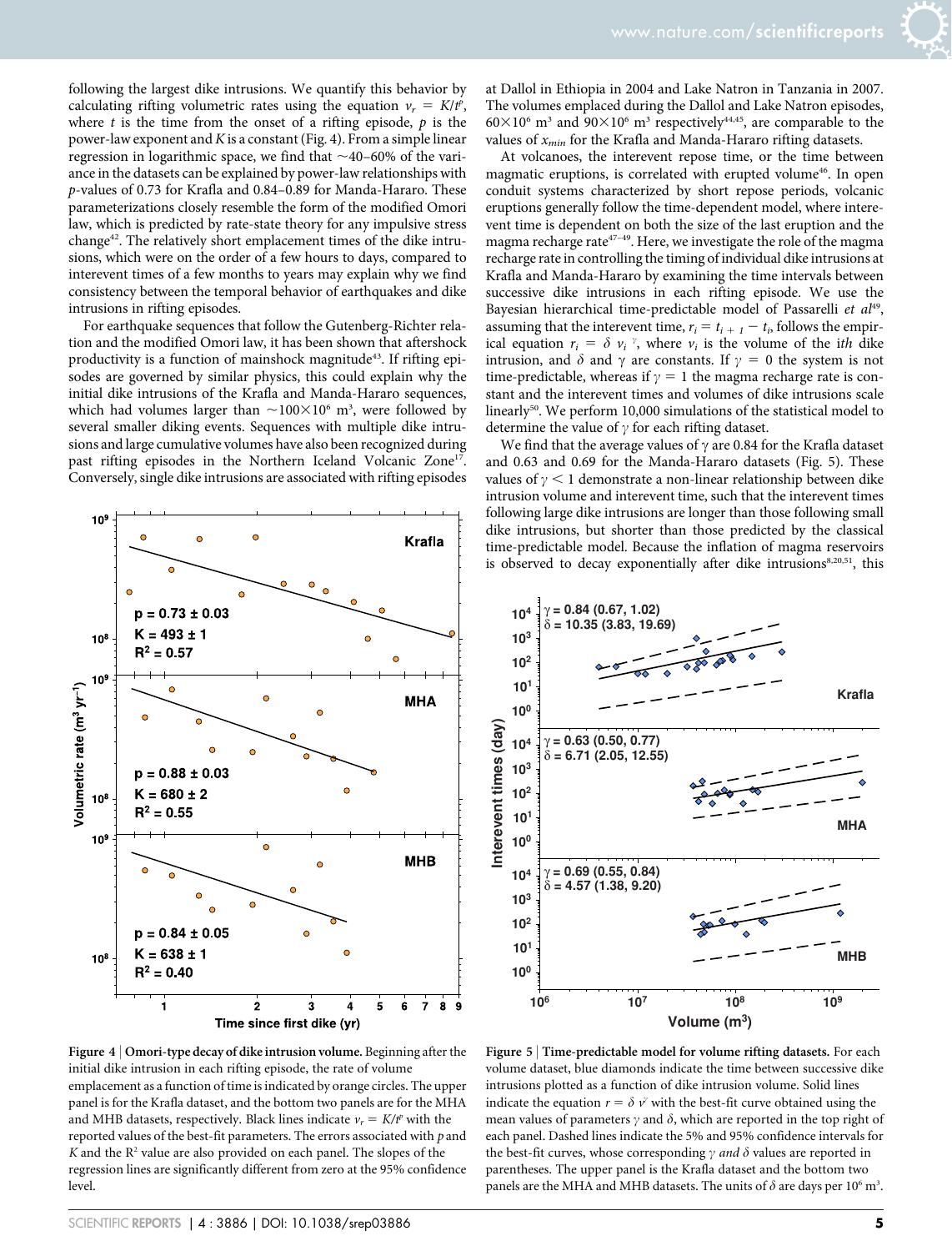observation suggests that the shallow magma chambers beneath Krafla and Manda-Hararo are hydraulically connected to larger and deeper reservoirs<sup>9</sup> that allow magma recharge to occur at faster rates for larger pressure drops. The residuals about the best-fit regression lines for the Krafla and Manda-Hararo datasets are larger than those obtained for similar analysis completed for Kilauea and Etna volcanoes<sup>49</sup>, which may suggest that magmatic stresses play a lesser role in controlling the timing of individual dike intrusions during rifting episodes relative to purely volcanic systems.

Influenced by the magma recharge rate, the time-predictable behavior of dike intrusions at Krafla and Manda-Hararo seems to be in direct contrast to earthquakes, where the time interval between two events is inversely correlated with the magnitude of the first event, such that shorter interevent times are observed following larger earthquakes $52,53$ .

#### **Discussion**

We have demonstrated that the Krafla and Manda-Hararo diking episodes follow self-similar scaling relationships analogous to the Gutenberg-Richter relation and the modified Omori law for tectonic earthquakes. High  $p_{KS}$ -values demonstrate the goodness of fit of the best-fit power-laws at high significance levels, and low  $p_{LR}$ -values prove that power-laws reliably outperform the best-fit log-normal and exponential distributions even for our small sample sizes. Our statistical analysis demonstrates that the dimensions of dike intrusions follow a power-law model with small levels of variability around the best-fit parameters. With the possible existence of a pressure or volume threshold for dike nucleation, the major processes influencing the dimensions and timings of individual dike intrusions appear to be the accumulation of tectonic stress caused by long-term plate motion, static stress transfer between intrusions, and magma recharge.

Along continental rifts as well as mid-ocean ridges, dike emplacement is controlled by tectonic stresses and the magma supply rate. In areas with limited magma supply, where the pressure inside a crustal magma chamber is reduced during dike propagation, a sequence of dike intrusions rather than a single diking event may be necessary to fully release the accumulated tectonic stress<sup>12</sup>.

If the first dike intrusion encounters a structural barrier, it may continue to widen rather than lengthen until the driving pressure reaches a critical level, resulting in an aspect ratio that differs from later, smaller dikes intruded at lower magma pressures. Analogously, the thickness of the seismogenic zone limits the downdip rupture width, resulting in different aspect ratios for small and large earthquakes. The largest earthquakes are known to deviate substantially from the typical Gutenberg-Richter relation<sup>54</sup>, which is similar to our observation that the largest dike intrusions from the Krafla and Manda-Hararo rifting episodes do not obey the scaling laws that fit smaller dike intrusions well. We suggest that this discrepancy may be the result of factors such as the limited magma supply rate, threshold pressure conditions for dike propagation that change over time, and the structural constraints of lithospheric thickness and rift segment length.

Given that we are currently limited to studying rifting episodes along subaerial divergent plate boundaries, and since rifting episodes at a given location have recurrence intervals on the order of hundreds of years, we are restricted to this relatively small dataset. Nonetheless, the power-law behavior identified here is surprisingly robust, and with time and improvements in geophysical instrumentation, it may be possible to evaluate whether these observations apply more broadly to divergent plate boundaries in general.

#### Methods

In order to estimate the parameters  $\beta$  and  $x_{min}$  we follow the methodology presented by Clauset et  $al^{25}$  and select values that jointly minimize the Kolmogorov-Smirnov (KS) statistics. Errors for  $\beta$  and  $x_{min}$  are estimated from 1000 bootstrap iterations<sup>25</sup>. Given the best-fitting values of  $\beta$  and  $x_{min}$ , we calculate 1000 synthetic power-law

distributed datasets and their KS statistics. The  $p_{KS}$ -value associated with each rifting dataset is obtained by counting the fraction of the time that the KS statistics for the synthetic datasets are larger than the KS statistic for the empirical dataset. We rule out a power law distribution for datasets with  $p_{K\!S}$  value  $\leq 0.1^{25}$ 

We also model each rifting dataset using exponential and log-normal models lefttruncated at  $x_{min}$ , with the functional forms  $f(x) = \lambda \exp(\lambda x_{min}) \exp(-\lambda x)$  and  $f(x) = \sqrt{2/x^2 \pi 2\sigma^2} \left[ erf \mathcal{C} \left( \ln(x_{min} - \mu) / \sqrt{2}\sigma \right) \right]^{-1} \exp \left[ -(\ln(x) - \mu)^2 / 2\sigma^2 \right],$  respectively. Once the best-fit distributions are found and the fits are assessed by the KS test as for the power law model, we use the likelihood ratio test for model selection. The logarithm of the likelihood ratio, LR, has a positive sign if the power-law distribution provides a better fit to the data than the alternative distribution. The associated  $p_{LR}$ value describes the statistical significance of LR, that is whether it is robustly far from zero. For large  $p_{LR}$ -values, the likelihood ratio test cannot discriminate between the two distributions, however, for  $p_{LR}$ -value  $\leq 0.1$ , the sign of LR is a reliable indicator of which model provides a better fit to the data<sup>23</sup>.

Analogous to the classical Omori-decay fitting procedure, we bin the time intervals of each dataset (40 bins for MHA and MHB and 45 bins for Krafla) in order to obtain the rate of volume emplacement in each time interval. Bins with zero events are discarded. We use classical linear regression analysis to solve the equation  $v_r = K/t^2$ for the best-fit parameters and their associated errors, which are reported in Fig. 4 along with the  $\tilde{R}^2$  value. We perform an F-test on the slope of the regression line where the null hypothesis is that the slope  $p = 0$ . The p-values are less than 0.02 in all three cases, which means we can reject the null hypothesis at the 95% confidence level.

We evaluate a time-predictable model for dike intrusions using the Bayesian hierarchical model developed in Passarelli et  $al^{47}$ . We assume that the errors for the interevent times and volumes are one day and 25%, respectively. The posterior distributions of the  $\gamma$  and  $\delta$  parameters are obtained by performing 10,000 simulations using the Metropolis-Hastings integration technique. Using these posterior distributions, we select the average values of the parameters as the best-fit values of the model and plot the 5th and 95th percentiles to demonstrate model variability.

- 1. Gutenberg, B. & Richter, C. F. Frequency of earthquakes in California. Bull. Seismol. Soc. Am. 34, 185-188 (1944).
- 2. Frohlich, C. & Davis, S. D. Teleseismic b values; Or, much ado about 1.0. J. Geophys. Res. 98, 631–644 (1993).
- 3. Utsu, T., Ogata, Y. & Matsu'ura, R. S. The Centenary of the Omori formula for a decay law of aftershock activity. J. Phys. Earth 43, 1–33 (1995).
- 4. Shcherbakov, R. D., Turcotte, D. L. & Rundle, J. B. A generalized Omori's law for earthquake aftershock decay. Geophys. Res. Lett. 31, L11613 (2004).
- Gusev, A. A. Temporal structure of the global sequence of volcanic eruptions: Order clustering and intermittent discharge rate. Phys. Earth Planet. Inter. 166, 203–218 (2008).
- 6. Sachs, M. K., Yoder, M. R., Turcotte, D. L., Rundle, J. B. & Malamud, B. D. Black swans, power laws, and dragon-kings: Earthquakes, volcanic eruptions, landslides, wildfires, floods, and SOC models. Europ. Phys. J. – Spec. Top. 205, 167–182 (2012).
- 7. Rubin, A. M. Propagation of magma-filled cracks. Annu. Rev. Earth Planet. Sci. 23, 287–336 (1995).
- 8. Segall, P. Volcano deformation and eruption forecasting. Geol. Soc. London Spec. Publ. 380, (2013).
- Wright, T. J. et al. Geophysical constraints on the dynamics of spreading centres from rifting episodes on land. Nature Geosci. 5, 242–250 (2012).
- 10. Rubin, A. M. A comparison of rift-zone tectonics in Iceland and Hawaii. Bull. Volcanol. 52, 302–319 (1990).
- 11. Buck, W., Einarsson, P. & Brandsdottir, B. Tectonics stress and magma chamber size controls on dike propagation: constraints from the 1975–1984 Krafla rifting episode. J. Geophys. Res. 111, B12404 (2006).
- 12. Qin, R. & Buck, W. R. Why meter-wide dikes at oceanic spreading centers? Earth Planet. Sci. Lett. 265, 466–474 (2008).
- 13. Grandin, R. et al. Sequence of rifting in Afar, Manda-Hararo rift, Ethiopia, 2005– 2009: Time-space evolution and interactions between dikes from interferometric synthetic aperture radar and static stress change modeling. J. Geophys. Res. 115, B10413 (2010).
- 14. Hamling, I. J., Wright, T. J., Calais, E., Bennati, L. & Lewi, E. Stress transfer between thirteen successive dyke intrusions in Ethiopia. Nature Geosci. 3, 713–717 (2010).
- 15. Mazzarini, F. & Isola, I. Monogenetic vent self-similar clustering in extending continental crust: Examples from the East African Rift System. Geosphere 6(5), 567–582 (2010).
- 16. Mazzarini, F., Keir, D. & Isola, I. Spatial relationship between earthquakes and volcanic vents in the central-northern Main Ethiopian Rift. Journal of Volcanology and Geothermal Research (2013).
- 17. Tryggvason, E. Widening of the Krafla fissure swarm during the 1975–1981 volcano-tectonic episode. Bull. Volcanol. 47, 47–69 (1984).
- 18. Arnadottir, T., Sigmundsson, F. & Delaney, P. T. Sources of crustal deformation associated with the Krafla, Iceland, eruption of September 1984. Geophys. Res. Lett. 25, 1043–1046 (1998).
- 19. Ebinger, C. et al. Length and timescales of rift faulting and magma intrusion: the Afar rifting cycle from 2005 to present. Annu. Rev. Earth. Planet. Sci. 38, 439–466  $(2010)$